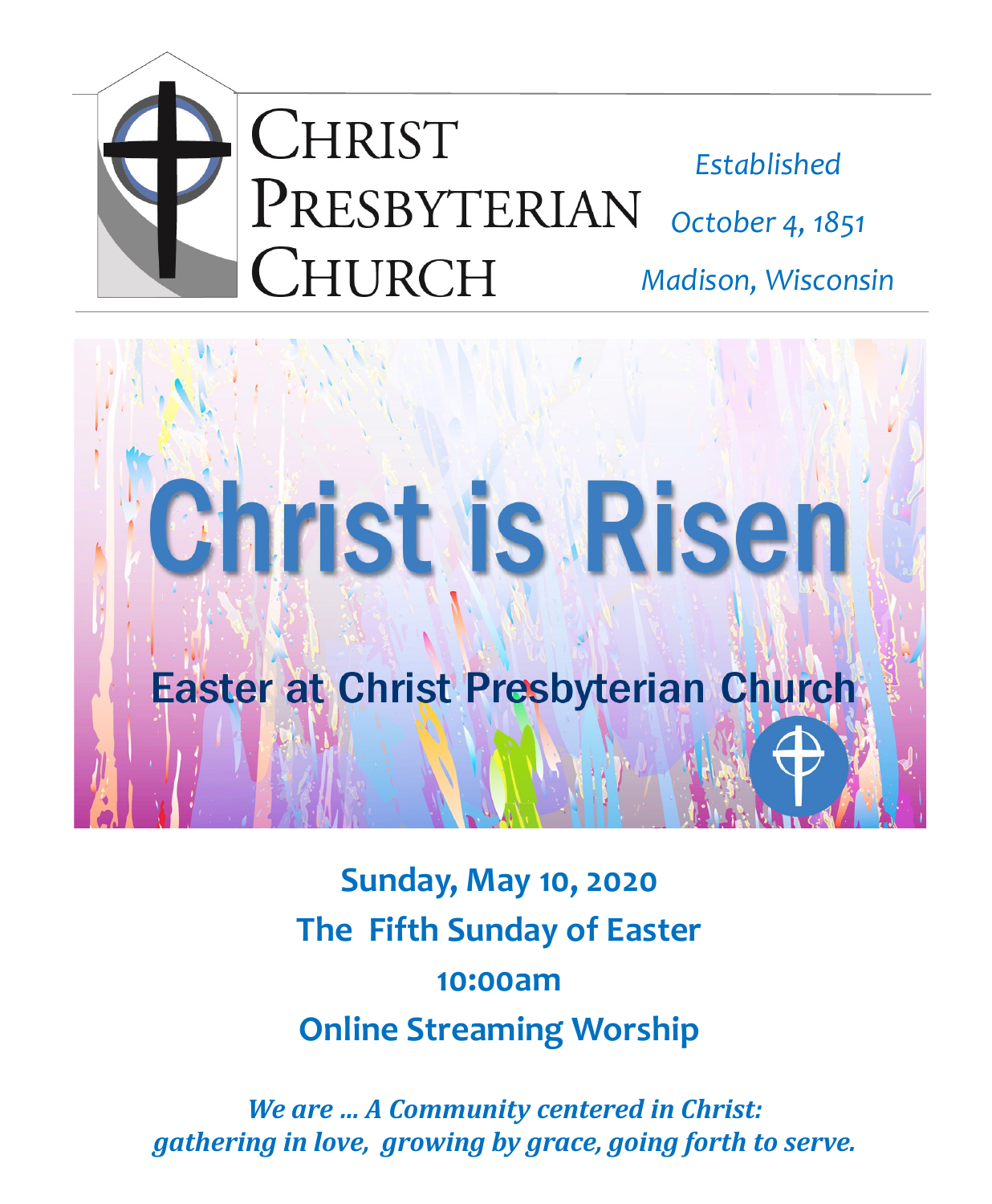

*Welcome to Eastertide—the Sundays between Easter and Pentecost (May 31). We are glad you chose to worship with us today! As worship begins, take a moment to settle yourself. Find a quiet place. Light a candle. Participate in this worship stream as much or as little, and in whatever way you wish. All spoken and sung words will be streamed.* 

# *We Gather in Christ's Love*

**The Organ Prelude** The God of Abraham Praise (Hymn No. 49) Seth Bingham

### **Welcome**

### **The Call to Worship**

Come, the family of God is gathered here! **We gather together to worship our triune God.** Come, brothers and sisters, old and young, rich and poor; **Come! Sing of God's goodness and celebrate God's grace.** Here, we bring all that we are and have; **Here, Jesus is Lord and makes us one family.** Here, we all belong because we are the body of Christ. **Come, for all are welcome here! Come and sing God's praise.**

**Song of Praise** *Let Everything (Praise the Lord)* Pat Barrett, Ben Smith, Daniel Bashta,

Sean Feucht and Jason Ingram

## **The Prayer of Confession**

Gracious Lord, we confess that we know little about unity especially in the Body of Christ. We offer to you the relationships where there is tension and judgment.

## **Lord, in your mercy, hear our prayers.**

We offer to you the relationships where we compete with another.

**Lord, in your mercy, hear our prayers.**

We offer to you our defensiveness and our fears which sabotage unity.

**Lord, in your mercy, hear our prayers.**

We admit that we are helpless to change ourselves.

**Lord, in your mercy, forgive our sin and change us that we might know the freedom and joy of living in right relationship with you and with each other.**

## **Silent Confession**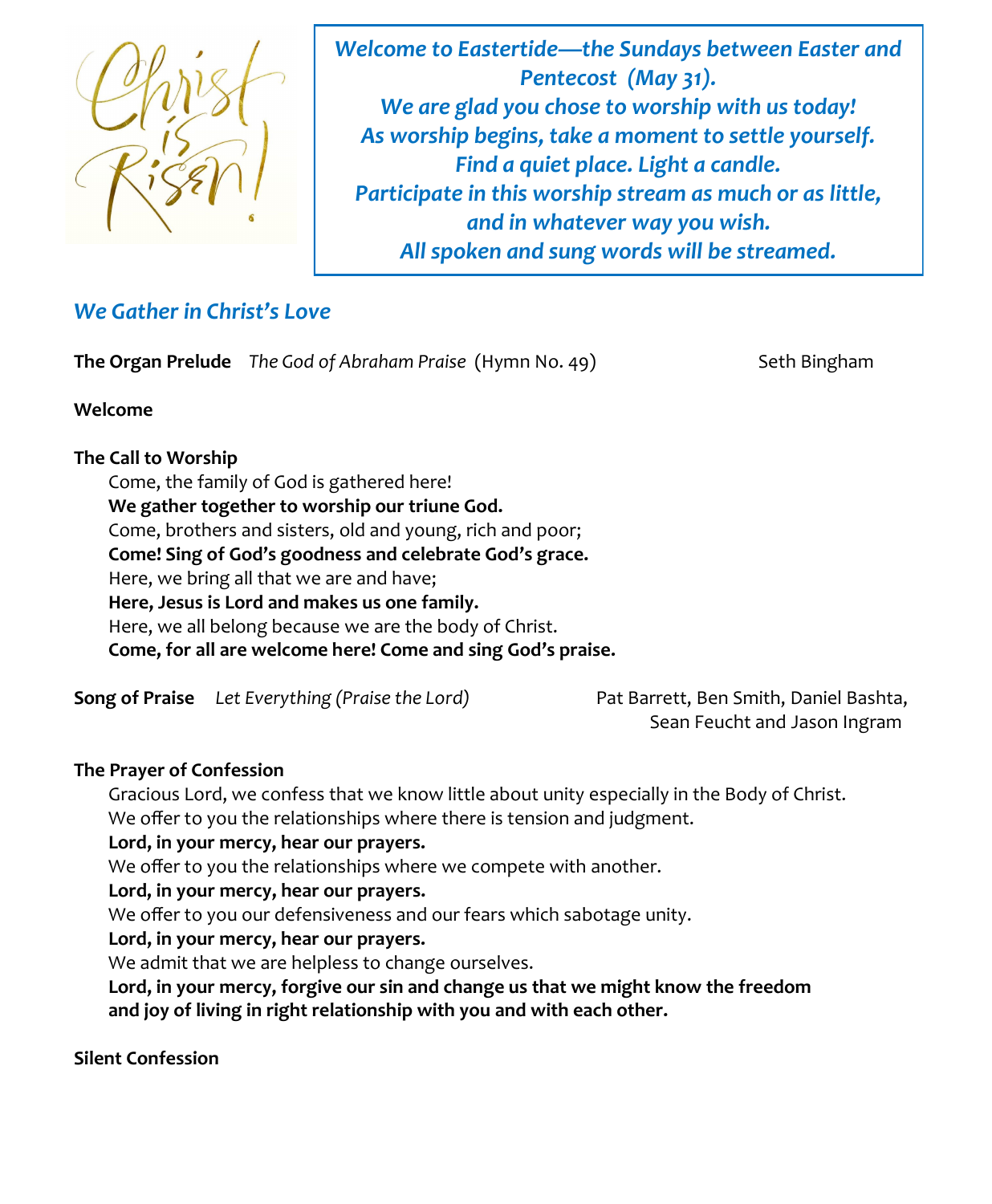#### **The Assurance of Pardon**

Hear this good news from Romans 5 in The Message: By entering through faith into what God has always wanted to do for us—set us right with him, make us fit for him—we have it all together with God because of our Master Jesus.

**And that's not all: We throw open our doors to God and discover at the same moment that God has already thrown open his doors to us. We find ourselves standing where we always hoped we might stand—out in the wide open spaces of God's grace and glory, standing tall and shouting our praise.**

| The Response of Praise We Belong to You |                                                                                                                                        |                                                                                                                          | Trevor and Victoria Thomson |
|-----------------------------------------|----------------------------------------------------------------------------------------------------------------------------------------|--------------------------------------------------------------------------------------------------------------------------|-----------------------------|
| <b>Sharing the Peace of Christ</b>      | The peace of Christ be with you all.                                                                                                   | And also with you.                                                                                                       |                             |
| <b>The Doxology</b>                     |                                                                                                                                        |                                                                                                                          | Glory to God, No. 606       |
|                                         | We Grow by Grace as We Hear the Word                                                                                                   |                                                                                                                          |                             |
| News of the Church                      |                                                                                                                                        |                                                                                                                          |                             |
| <b>Mission Partner Minute</b>           | Fairhaven School                                                                                                                       |                                                                                                                          | Morgan Smallwood            |
| Anthem                                  | Muchos Miembros Hay                                                                                                                    |                                                                                                                          | arr. Marty Haugen           |
|                                         | We are many parts, we are all one body,<br>and the gifts we have, we are given to share.<br>May the Spirit of love make us one indeed; | one, the love that we share; one, our hope in despair; one, the love that we share.                                      |                             |
|                                         | let us be your love to all the world. (refrain)                                                                                        | God of all, we look to you, we would be your servants true,                                                              |                             |
|                                         | So my pain is pain for you, in your joy is my joy too;<br>all is brought together in the Lord. (refrain)                               |                                                                                                                          |                             |
|                                         |                                                                                                                                        | All you seekers, great and small, seek the greatest gift of all;<br>if you love, then you will know that Lord. (refrain) |                             |
| <b>A Reading from Scripture</b>         | I Corinthians, Chapter 12: 12-27                                                                                                       |                                                                                                                          |                             |
| <b>The Sermon</b>                       | An Important Conversation                                                                                                              |                                                                                                                          | Rev . Sharol Hayner         |
| <b>Interpretive Dance</b>               | Amen                                                                                                                                   |                                                                                                                          | Mariana Veith               |